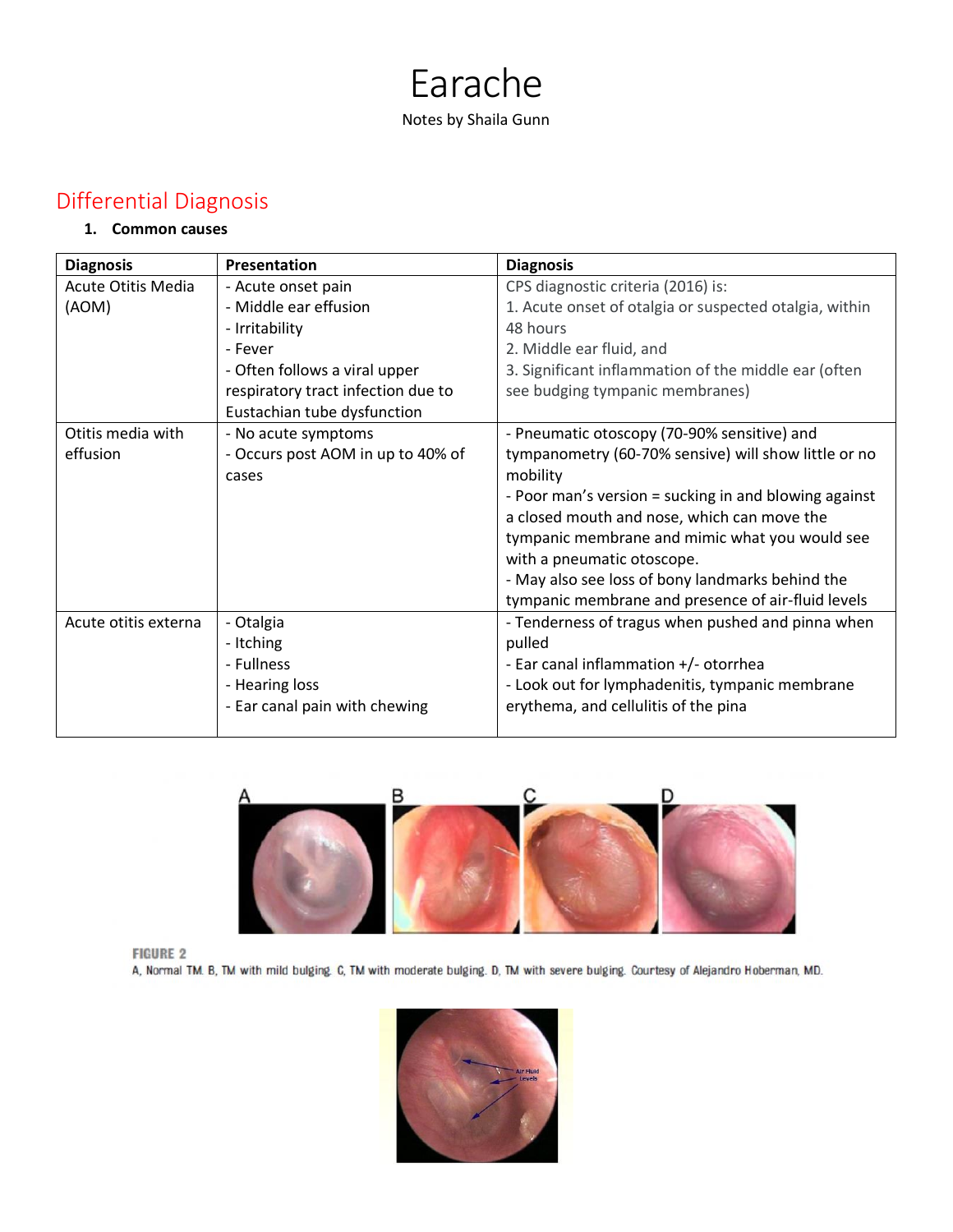#### **2. Serious causes**

| <b>Diagnosis</b>             | Presentation                                                                           |
|------------------------------|----------------------------------------------------------------------------------------|
| Mastoiditis                  | Most common complication of AOM (mastoid air cells are connected directly to the       |
|                              | inner ear)                                                                             |
|                              |                                                                                        |
|                              | - Ear pain                                                                             |
|                              | - Swelling                                                                             |
|                              | - Redness and tenderness of mastoid                                                    |
|                              | - Protrusion of ear                                                                    |
|                              | - Fever                                                                                |
| <b>Temporal Arteritis</b>    | - Temporal Pain                                                                        |
|                              | - Jaw claudication                                                                     |
|                              | - Scalp tenderness                                                                     |
|                              | - Constitutional symptoms                                                              |
|                              | - May have otalgia                                                                     |
|                              | - Polymyalgia rheumatica in 50%                                                        |
|                              | - Women > 60 years old                                                                 |
| Meningitis                   | - Can be a complication of untreated AOM                                               |
|                              | - Headaches, fever, neck stiffness                                                     |
|                              | - Unvaccinated                                                                         |
| Malignant Otitis Externa     | - Complication when AOM spreads to surrounding bones of the skull case                 |
|                              | - Intense, deep-seated ear pain                                                        |
|                              | - Systemically unwell                                                                  |
|                              | - Temporal bone tenderness                                                             |
|                              | - Facial nerve palsy                                                                   |
| <b>Venous Sinus Thrombus</b> | - Can be a complication of untreated AOM                                               |
|                              | - Severe headaches, often worse with lying down or learning forward                    |
|                              | - Often will have other neurologic features such as vision changes, syncope, seizures, |
|                              | of focal deficits                                                                      |
| Cholesteatoma                | - Rare but serious complication of chronic otitis media                                |
|                              | - Epithelial mass forms behind tympanic membrane                                       |
|                              | - Produces osteolytic enzymes which can erode into the bone of the ear canal           |
| <b>Tumours</b>               | - Includes rhabdomyosarcoma, lymphoma, eosinophilic granulomatous mass                 |
|                              | - Suspect if relapsing/persistent otitis externa or perforated otitis media and        |
|                              | evaluate with a CT head                                                                |

#### **3. Referred Pain**

- 1. Pharyngitis
- 2. Stomatitis
- 3. Dental infection
- 4. Auricular lymphadenopathy or lymphadenitis
- 5. Sinusitis (usually maxillary)
- 6. Parotitis
- 7. TMJ arthritis
- 8. Trigeminal neuralgia
- 9. Facial nerve palsy (AKA Bell's palsy)
- 10. Psychogenic
- 11. Cervical spine injury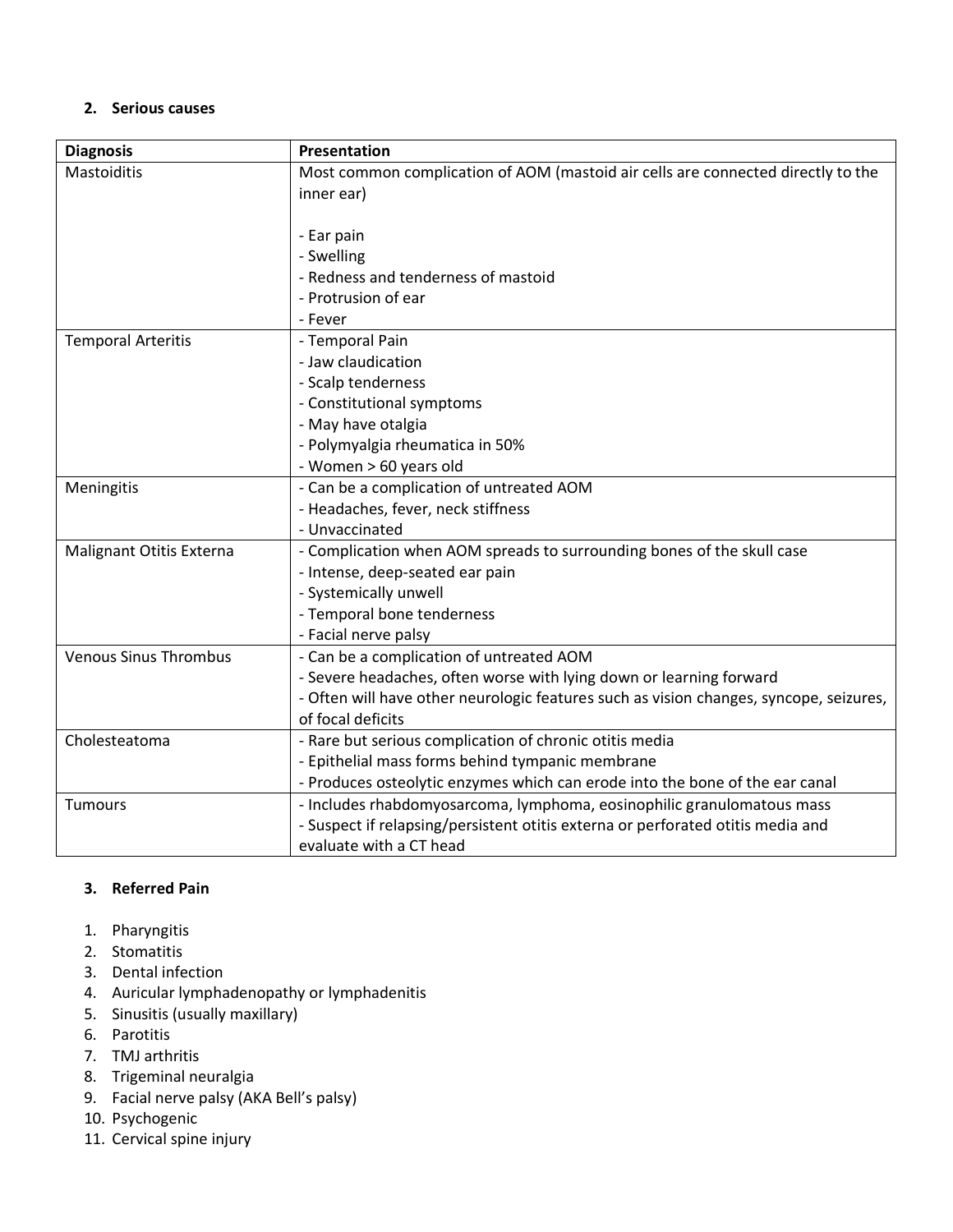# Utility of Antibiotics

#### **Most of the time, otitis media can be treated conservatively if:**

- 1. There is no middle ear effusion, otorrhea, inflammation, fever, or pain >48 hours
- 2. The child is >6 months old with mild unilateral symptoms
- 3. The child is > 2 years old with mild bilateral symptoms

In these cases, parents can catch and wait for symptoms resolution in 48 hours (i.e. always arrange for follow up in 2 days) or provide a prescription to be filled if there is no improvement in 48 hours for reliable families.

#### **Indications for antibiotics**

- 1. Otorrhea
- 2. Perforated tympanic membrane
- 3. Moderate or severe otalgia
- 4. Otalgia lasting for at least 48 hours
- 5. Temperature about 39 degrees

#### **Antibiotic Selection**

The most common bacteria involved in acute otitis media are streptococcus pneumoniae (>90%), haemophilus influenzae, and moraxella catarrhalis.

Thus, the most appropriate choices are:

- Amoxicillin 45-60mg/kg/day in 3 divided doses (low dose) or 75-90 mg/kg/day in 2 divided doses (high dose) for
	- o 10 days in children <2 years old or
	- o 5 days for children older ≥2 years of age and adults

Remember, amoxicillin covers S. pneumoniae, group A strep, and some strains of haemophilus influenzae, and moraxella catarrhalis.

#### **Low dose vs High dose**

From Bugs & Drugs:

- Low/standard dose = 40 mg/kg/d PO divided TID and high dose = 90 mg/kg/d PO divided BID-TID.
	- o High dose amoxicillin should be used if recurrent (≥3 episodes in 6 months or ≥4 episodes in 12 months with at least 1 in the last 6 months) if it is greater than 6 weeks since the last bout.
	- $\circ$  If it is less than 6 weeks since the last bout of AOM, this is considered a failure of first line agents.
	- o High dose can also be considered for healthy children ≥6 mos.

#### **Penicillin Hypersensitivity**

If they have a hypersensitivity to penicillins, then choose:

- 1. Cefuroxime-axetil 30mg/kg/day 2-3 divided doses
- 2. Cefprozil
- 3. A 3rd generation cephalosporin
- 4. Clarithromycin
- 5. Azithromycin

Symptoms should improve within 24h and resolve within 2-3 days of starting antimicrobials; if persistent or worsening symptoms the patient should be evaluated again for persistent AOM or complications.